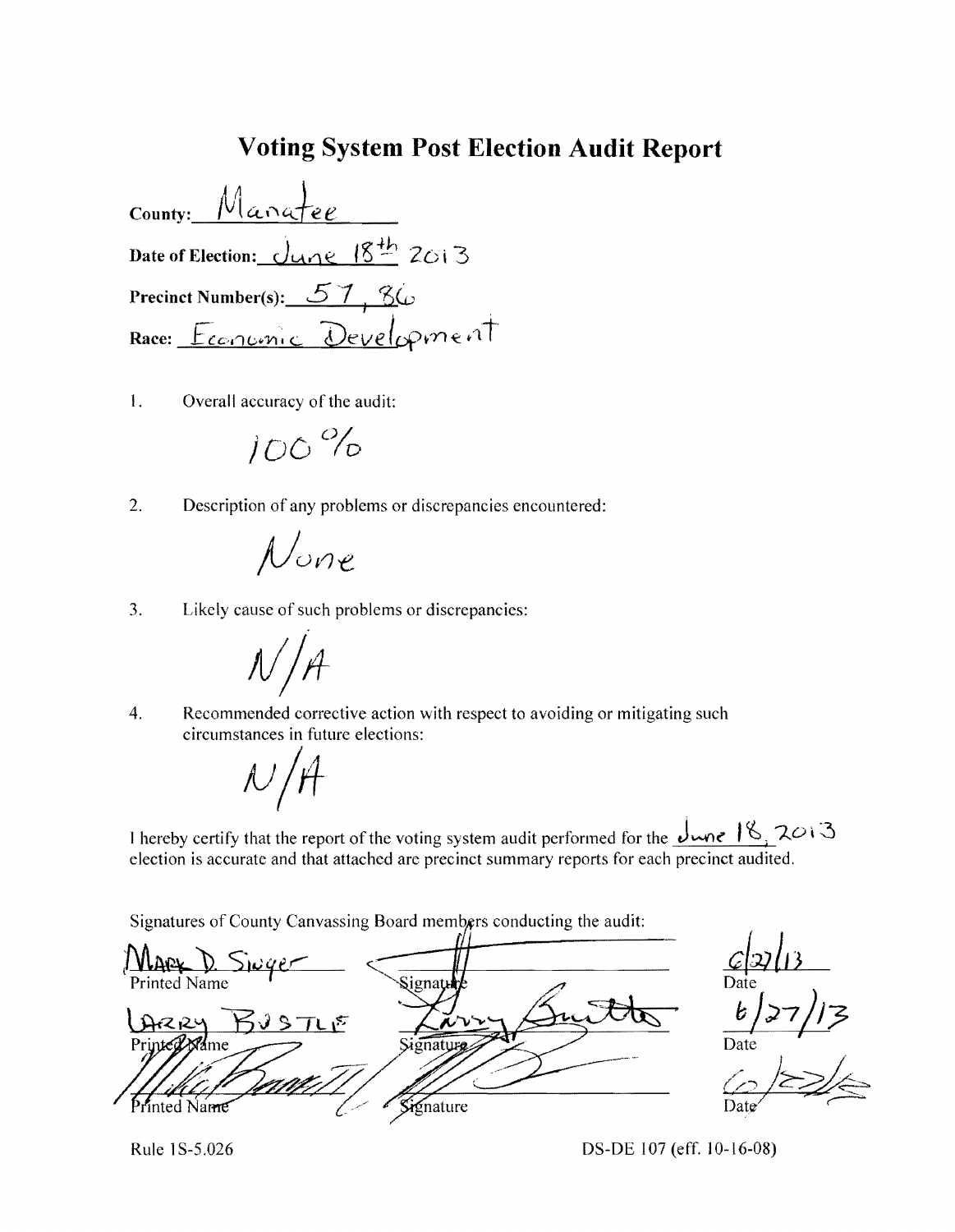# **Precinct Summary**

Precinct Number: <u>SC</u> Race Audited: Economic Development

| Candidate Name or Issue Choice | Voting System<br>Total | Manual Public<br><b>Tally Total</b> | Difference $(+ or -)$ |
|--------------------------------|------------------------|-------------------------------------|-----------------------|
| Yes                            | 377                    | 377                                 | $\circ$               |
| ้ก                             | <u>عايدات</u>          | $3\omega\omega$                     | $\overline{C}$        |
|                                |                        |                                     |                       |
|                                |                        |                                     |                       |
|                                |                        |                                     |                       |
|                                |                        |                                     |                       |

| Number of ballots overvoted:    |  |
|---------------------------------|--|
| Number of ballots undervoted:   |  |
| Number of questionable ballots: |  |

(Attach a separate Precinct Summary for each precinct audited.)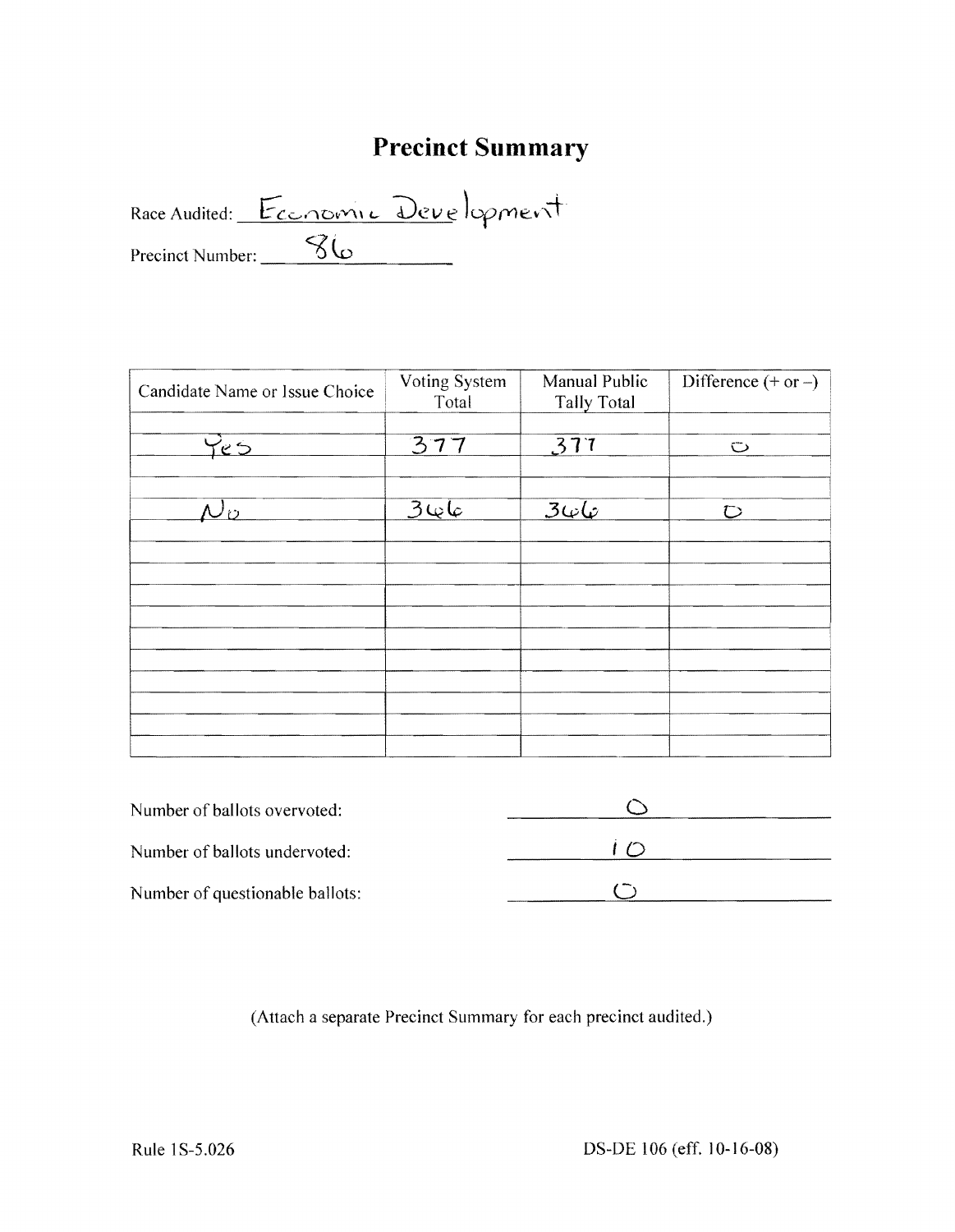| <b>Election Summary Report</b><br>Manatee County Special Referendum<br>Summary For Pct 86 / Bayshore Gardens Rec Center, All Counters, All Races |                        |          |    |                                           |       | Date:06/27/13<br>Time:09:06:23<br>Page:1 of 1 |
|--------------------------------------------------------------------------------------------------------------------------------------------------|------------------------|----------|----|-------------------------------------------|-------|-----------------------------------------------|
| Registered Voters 4270 - Cards Cast 753<br>$17.63\%$                                                                                             |                        |          |    | Num. Report Precinct 1 - Num. Reporting 1 |       | 100.00%                                       |
| Sales Surtax Referendum                                                                                                                          |                        |          |    |                                           |       |                                               |
|                                                                                                                                                  | Precincts              | Absentee | EV | <b>PROV</b>                               | Total |                                               |
| Number of Precincts                                                                                                                              |                        |          |    |                                           |       |                                               |
| <b>Precincts Reporting</b>                                                                                                                       |                        |          |    |                                           |       | 100.0 %                                       |
| <b>Total Votes</b>                                                                                                                               | 328                    | 376      | 48 |                                           | 752   |                                               |
| <b>Times Blank Voted</b>                                                                                                                         |                        |          |    |                                           |       |                                               |
| <b>Times Over Voted</b>                                                                                                                          |                        |          |    |                                           |       |                                               |
| Number Of Under Votes                                                                                                                            | 0                      |          | 0  |                                           |       |                                               |
| <b>YES</b>                                                                                                                                       | 121                    | 162      | 17 | 0                                         | 300   | 39.89%                                        |
| N <sub>O</sub><br><b>Contract</b>                                                                                                                | 207<br>and the company | 214      | 31 | $\theta$                                  | 452   | 60.11%                                        |
| Tax Exemption Referendum                                                                                                                         |                        |          |    |                                           |       |                                               |
|                                                                                                                                                  | Precincts              | Absentee | EV | <b>PROV</b>                               | Total |                                               |
| Number of Precincts                                                                                                                              |                        |          |    |                                           |       |                                               |
| Precincts Reporting                                                                                                                              |                        |          |    |                                           |       | 100.0 %                                       |
| <b>Total Votes</b>                                                                                                                               | 325                    | 370      | 48 |                                           | 743   |                                               |
| <b>Times Blank Voted</b>                                                                                                                         |                        |          |    |                                           | 10    |                                               |
| Times Over Voted                                                                                                                                 |                        |          |    |                                           |       |                                               |
| Number Of Under Votes                                                                                                                            |                        |          | 0  | 0                                         |       |                                               |
| <b>YES</b>                                                                                                                                       | 160                    | 197      | 20 | 0                                         | 377   | 50.74%                                        |
| NO.                                                                                                                                              | 165                    | 173      | 28 | Λ                                         | 366   | 49.26%                                        |

h.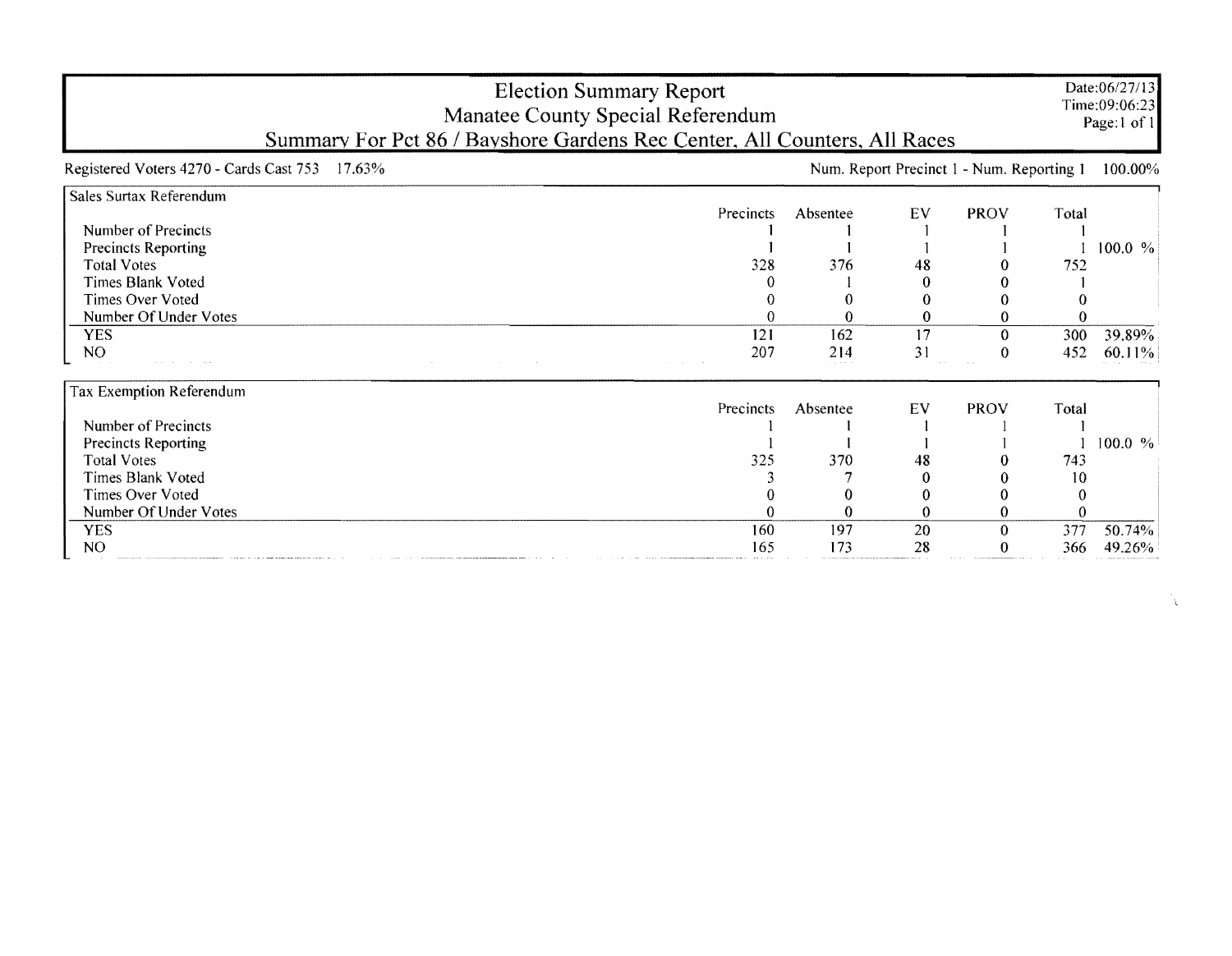| County: Manatee              |  |
|------------------------------|--|
| Date of Election: $G/d/2013$ |  |
| <b>Precinct Number:</b>      |  |
| Race: Economic Dev           |  |

# **Audit Team Worksheet**  DRE Ballots

|                            | <b>Manual Audit Tally</b> |                          |                         |           |
|----------------------------|---------------------------|--------------------------|-------------------------|-----------|
| <b>Candidate or Issue</b>  | Early Voting (EV)         | <b>Election Day (ED)</b> | <b>Provisional (PV)</b> | Totals    |
|                            |                           |                          |                         |           |
|                            |                           |                          |                         |           |
| Yes                        | $\sim$                    | $\curvearrowleft$        |                         |           |
|                            |                           |                          |                         |           |
| $N -$                      | ∕                         |                          |                         | $\subset$ |
|                            |                           |                          |                         |           |
|                            |                           |                          |                         |           |
|                            |                           |                          |                         |           |
|                            |                           |                          |                         |           |
| <b>Write-in Candidates</b> |                           |                          |                         |           |
| <b>Undervotes</b>          |                           |                          |                         |           |

Audit Team Members:

 $\frac{\text{Audit Team Members:}}{\text{Left Factorization}}$ Printed Name  $\qquad \qquad$   $\qquad \qquad$   $\qquad \qquad$   $\qquad$   $\qquad \qquad$   $\qquad$   $\qquad$   $\qquad$   $\qquad$   $\qquad$   $\qquad$   $\qquad$   $\qquad$   $\qquad$   $\qquad$   $\qquad$   $\qquad$   $\qquad$   $\qquad$   $\qquad$   $\qquad$   $\qquad$   $\qquad$   $\qquad$   $\qquad$   $\qquad$   $\qquad$   $\qquad$   $\qquad$   $\qquad$   $\qquad$   $\qquad$   $\qquad$ Signature  $\frac{\frac{\text{Left}}{\text{Printed Name}}}{\frac{\text{United Name}}{\text{State Name}}}\quad \frac{\frac{\text{start}}{\text{Argument}}}{\frac{\text{Sequence}}{\text{Square}}}\quad \frac{\frac{\text{left}}{\text{Value}}}{\text{Value}}$ Printed Name Date Signature (2008) Signature (2008) Date I

Rule 1S-5.026 DS-DE 105A (eff. 10-16-08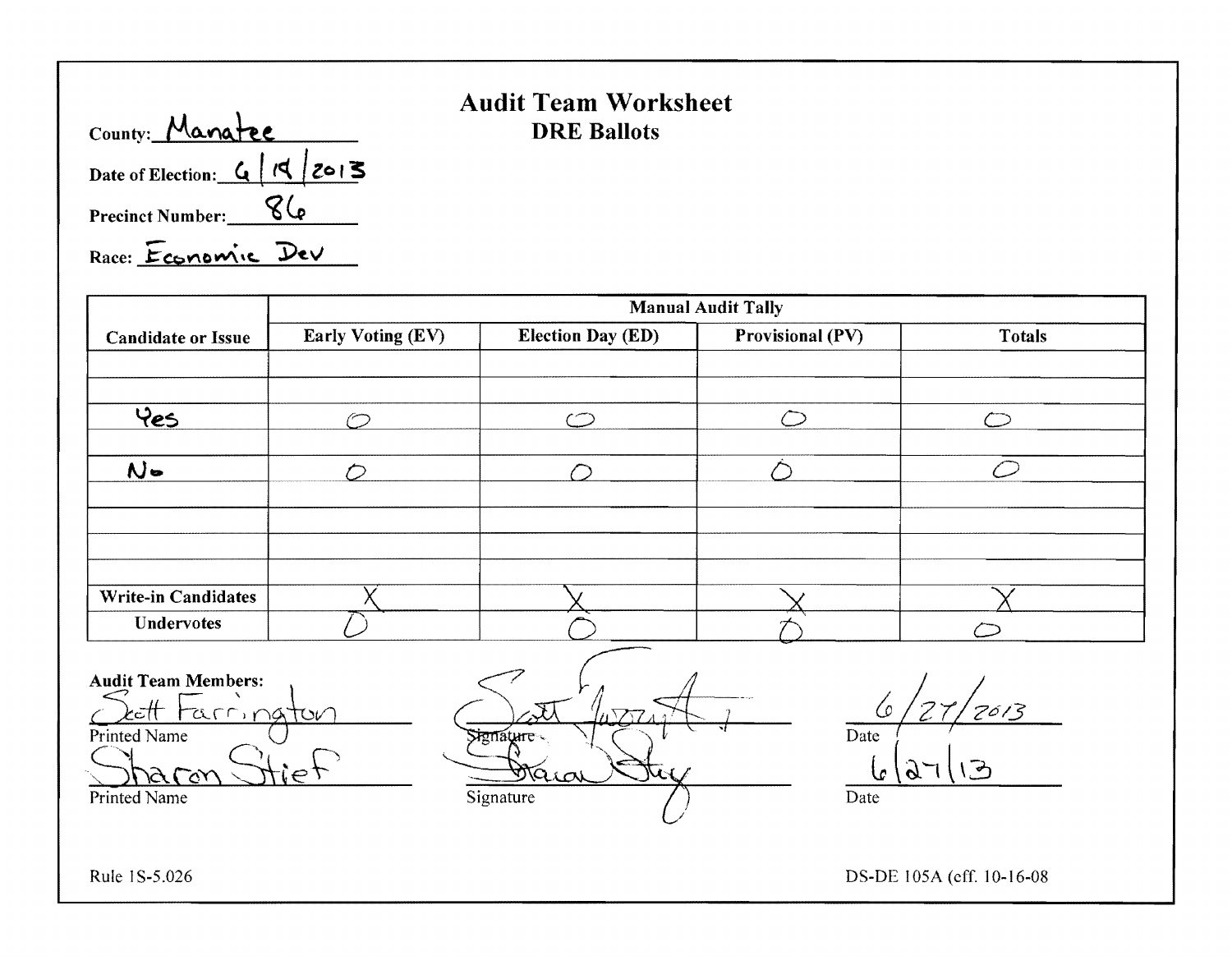| County: Manatee               |
|-------------------------------|
| Date of Election: $6/18/20/3$ |
| <b>Precinct Number:</b>       |
| Race: Economic                |

# **Audit Team Worksheet**   $Mark sense$  Ballots

 $S$ ummary

|                            | <b>Manual Audit Tally</b> |                          |                |                  |                         |
|----------------------------|---------------------------|--------------------------|----------------|------------------|-------------------------|
| <b>Candidate or Issue</b>  | Early Voting (EV)         | <b>Election Day (ED)</b> | Absentee (AB)  | Provisional (PV) | <b>Totals</b>           |
|                            |                           |                          |                |                  |                         |
|                            |                           |                          |                |                  |                         |
| Yes                        | 20                        | 160                      |                | دسم              |                         |
|                            |                           |                          |                |                  |                         |
| $\mathcal{N}$ ى            | 28                        | 65                       | $\overline{7}$ | ◠                | $3$ G $\rm{G}$          |
|                            |                           |                          |                |                  |                         |
|                            |                           |                          |                |                  |                         |
| <b>Write-in Candidates</b> | $\tau$                    | $\tilde{\smash{\cup}}$   | $\mathcal{C}$  |                  | $\overline{\mathbb{C}}$ |
| <b>Overvotes</b>           | $\curvearrowright$        | $\circ$                  |                |                  |                         |
| Undervotes                 |                           | $\mathcal{B}$            | $-7$           |                  | ' O                     |
| Questionable               |                           | ど                        |                |                  |                         |

#### Audit Team Members:

Printed Name Date Signature Date Date

Printed Name Date Signature Date Date

Rule 1S-5.026 DS-DE 105B (eff. 10-16-08)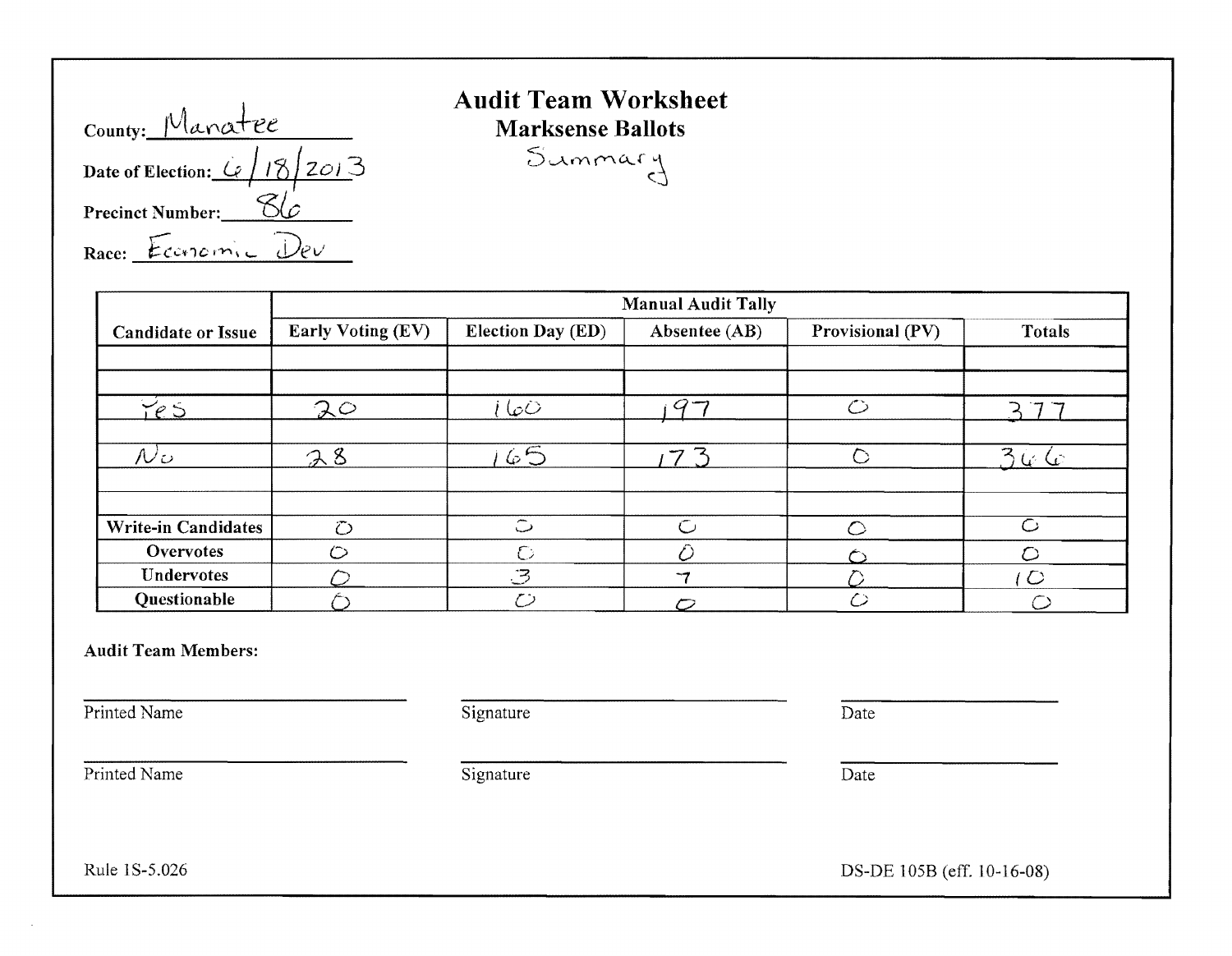| County: Manatee                 |
|---------------------------------|
| Date of Election: $6/18/2013$   |
| <b>Precinct Number:</b>         |
| Race: Ad Valorem lax Exemptions |

### **Audit Team Worksheet Marksense Ballots**

|                            | <b>Manual Audit Tally</b> |                   |               |                  |                           |
|----------------------------|---------------------------|-------------------|---------------|------------------|---------------------------|
| <b>Candidate or Issue</b>  | <b>Early Voting (EV)</b>  | Election Day (ED) | Absentee (AB) | Provisional (PV) | <b>Totals</b>             |
|                            |                           |                   |               |                  |                           |
|                            |                           |                   |               |                  |                           |
| $\frac{\mu}{2}$            |                           |                   |               |                  | $\mathcal{L}~\mathcal{C}$ |
| <u>No</u>                  | ∼                         |                   |               |                  | $\mathcal{R}$             |
|                            |                           |                   |               |                  |                           |
|                            |                           |                   |               |                  |                           |
| <b>Write-in Candidates</b> |                           |                   |               |                  |                           |
| <b>Overvotes</b>           |                           |                   |               |                  |                           |
| <b>Undervotes</b>          | Ø                         |                   |               |                  | Ø                         |
| Questionable               |                           |                   |               |                  |                           |

#### **Audit Team Members:**

Michelle Ripp<br>Printed Name<br>Karen Jones

Printed Name

Michelle Ci. Jipy  $\overline{\text{Signature}}$ Signature

Date 6 - 27 - 13

 $\overline{Date}$ 

Rule 1S-5.026

DS-DE 105B (eff. 10-16-08)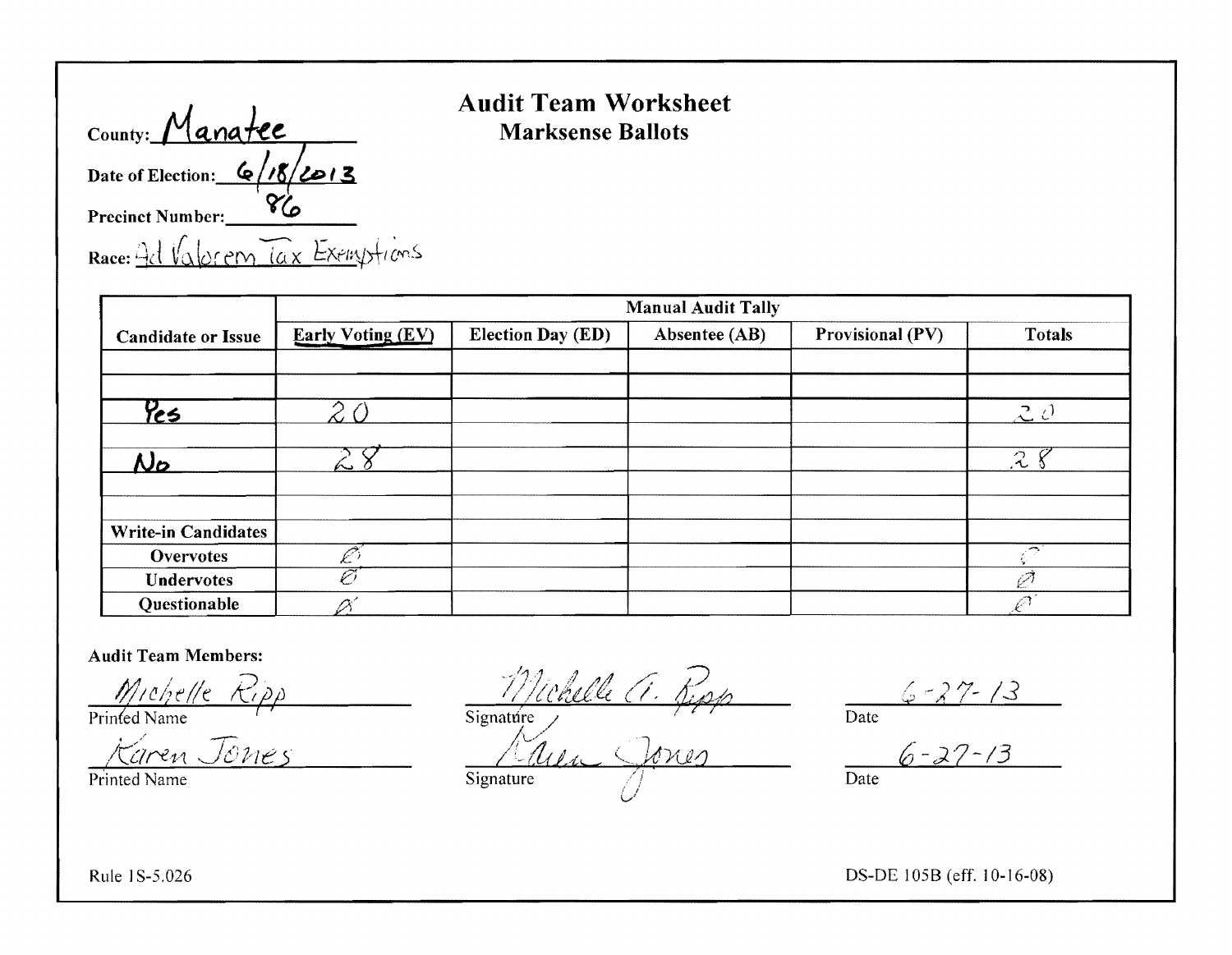| County: Manatee               |
|-------------------------------|
| Date of Election: $6/18/2013$ |
| Precinct Number: 86           |
| Race: Economic De             |

### **Audit Team Worksheet Marksense Ballots**

|                            |                   |                          | <b>Manual Audit Tally</b> |                  |               |
|----------------------------|-------------------|--------------------------|---------------------------|------------------|---------------|
| <b>Candidate or Issue</b>  | Early Voting (EV) | Election Day (ED)-<br>l. | Absentee (AB)             | Provisional (PV) | <b>Totals</b> |
|                            |                   |                          |                           |                  |               |
|                            |                   |                          |                           |                  |               |
| tes                        |                   | 60                       |                           |                  |               |
|                            |                   |                          |                           |                  |               |
| $\bm{\mathcal{N}}$ O       |                   | 65                       |                           |                  |               |
|                            |                   |                          |                           |                  |               |
|                            |                   |                          |                           |                  |               |
| <b>Write-in Candidates</b> |                   |                          |                           |                  |               |
| <b>Overvotes</b>           |                   |                          |                           |                  |               |
| Undervotes                 |                   | ╭                        |                           |                  |               |
| Questionable               |                   |                          |                           |                  |               |

#### **Audit Team Members:**

 $\Omega$ Printed Name

Panico haura

Printed Name

0 VAEN Signature autro

Signature

 $\frac{d}{d\theta}$ Dar

Rule 1S-5.026

DS-DE 105B (eff. 10-16-08)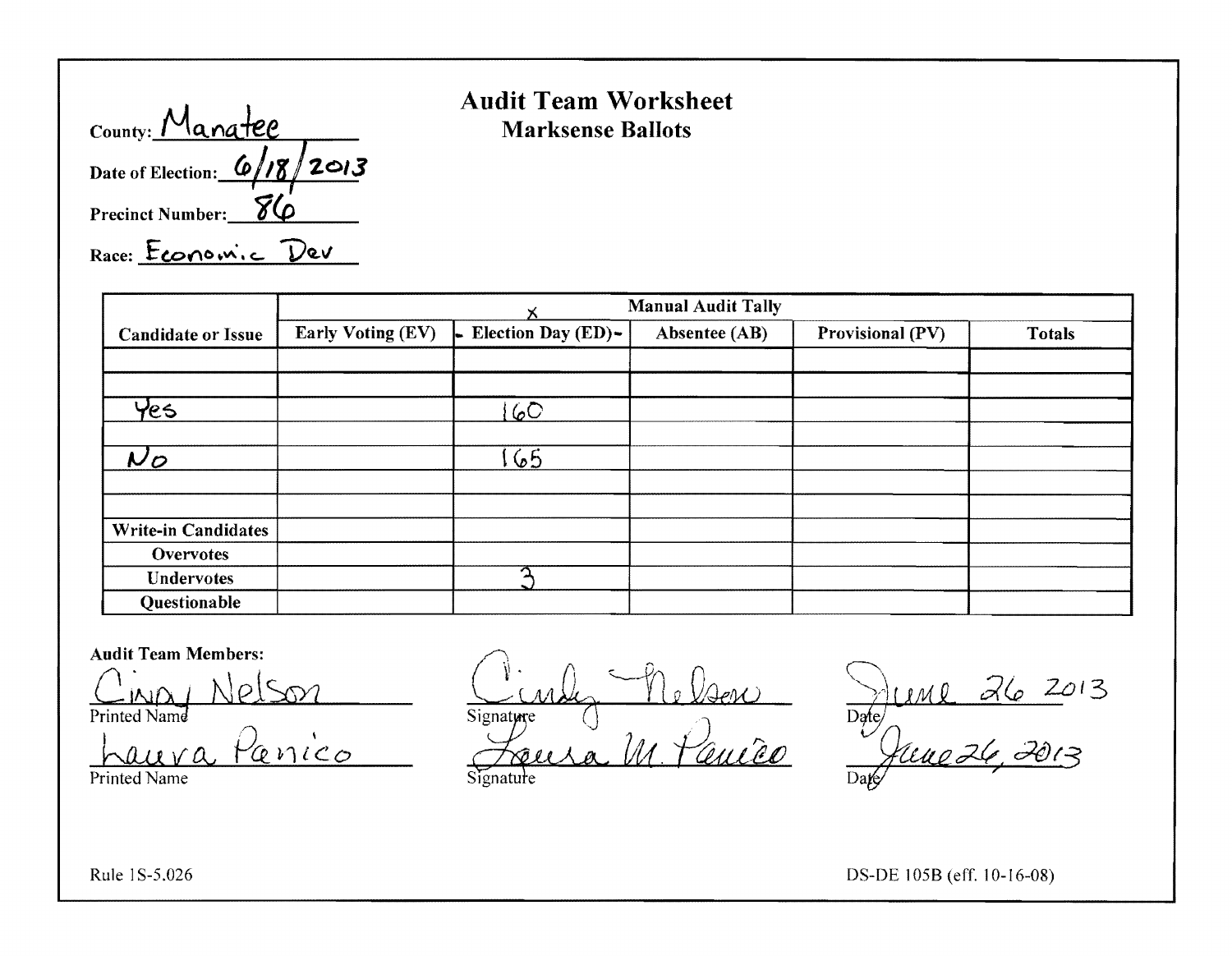| County: Manatee               |
|-------------------------------|
| Date of Election: $6/18/2013$ |
| <b>Precinct Number:</b>       |
| Race: Feomonic Dev            |

# **Audit Team Worksheet Marksense Ballots**

|                            | <b>Manual Audit Tally</b> |                          |               |                  |               |  |  |
|----------------------------|---------------------------|--------------------------|---------------|------------------|---------------|--|--|
| <b>Candidate or Issue</b>  | Early Voting (EV)         | <b>Election Day (ED)</b> | Absentee (AB) | Provisional (PV) | <b>Totals</b> |  |  |
|                            |                           |                          |               |                  |               |  |  |
| <u>yis</u>                 |                           |                          | .97           |                  |               |  |  |
|                            |                           |                          |               |                  |               |  |  |
| No                         |                           |                          | $7\bar{2}$    |                  |               |  |  |
|                            |                           |                          |               |                  |               |  |  |
|                            |                           |                          |               |                  |               |  |  |
| <b>Write-in Candidates</b> |                           |                          |               |                  |               |  |  |
| <b>Overvotes</b>           |                           |                          |               |                  |               |  |  |
| <b>Undervotes</b>          |                           |                          |               |                  |               |  |  |
| Questionable               |                           |                          |               |                  |               |  |  |

Audit Team Members:

<u>Cinoy</u> <u>Nelson</u>  $\alpha$ nico

Printed Name

*1\* - *<sup>r</sup>*\. *-PI]* {L l '( ~L., -- V~/}( *)*  Férera M. Pauca

 $\bigcap$  $\mu_1 ~ \lambda_0 ~ 201$ 3  $Da\ell$ ffr4'~ *.201.:S*  Date

**Signature** 

DS-DE 10SB (eff. 10-16-08)

Rule 1S-S.026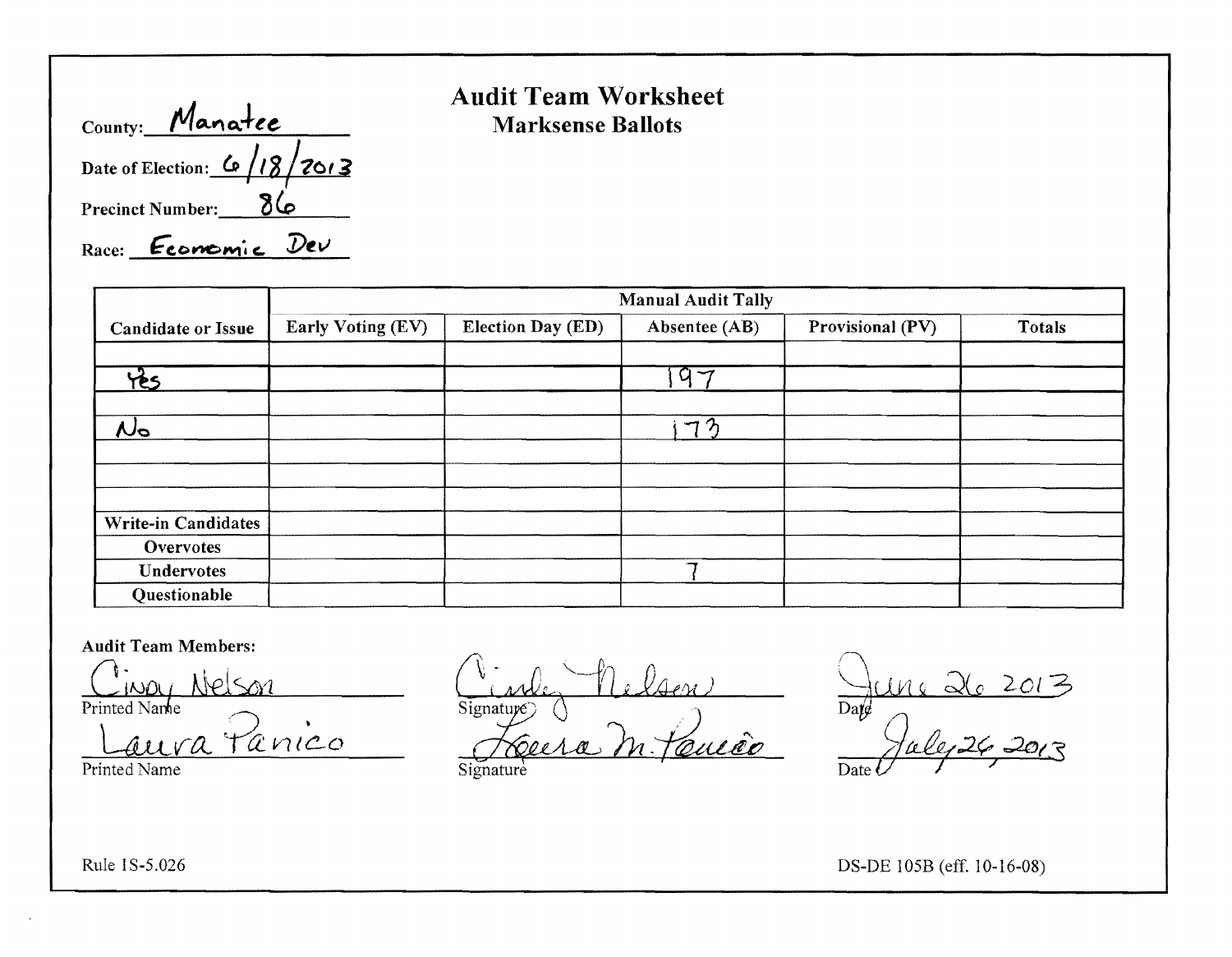# **Precinct Summary**

Race Audited: Economic Development

| Candidate Name or Issue Choice   | Voting System<br>Total | Manual Public<br><b>Tally Total</b> | Difference $(+ or -)$ |
|----------------------------------|------------------------|-------------------------------------|-----------------------|
|                                  |                        |                                     |                       |
| $\frac{5}{162}$                  | $\overline{151}$       |                                     | $\circ$               |
|                                  |                        |                                     |                       |
| $\overline{\mathcal{N}}$ $\circ$ | 180                    | 30                                  | $\mathcal{O}$         |
|                                  |                        |                                     |                       |
|                                  |                        |                                     |                       |
|                                  |                        |                                     |                       |
|                                  |                        |                                     |                       |
|                                  |                        |                                     |                       |
|                                  |                        |                                     |                       |
|                                  |                        |                                     |                       |
|                                  |                        |                                     |                       |
|                                  |                        |                                     |                       |
|                                  |                        |                                     |                       |

| Number of ballots overvoted:    |  |
|---------------------------------|--|
| Number of ballots undervoted:   |  |
| Number of questionable ballots: |  |

(Attach a separate Precinct Summary for each precinct audited.)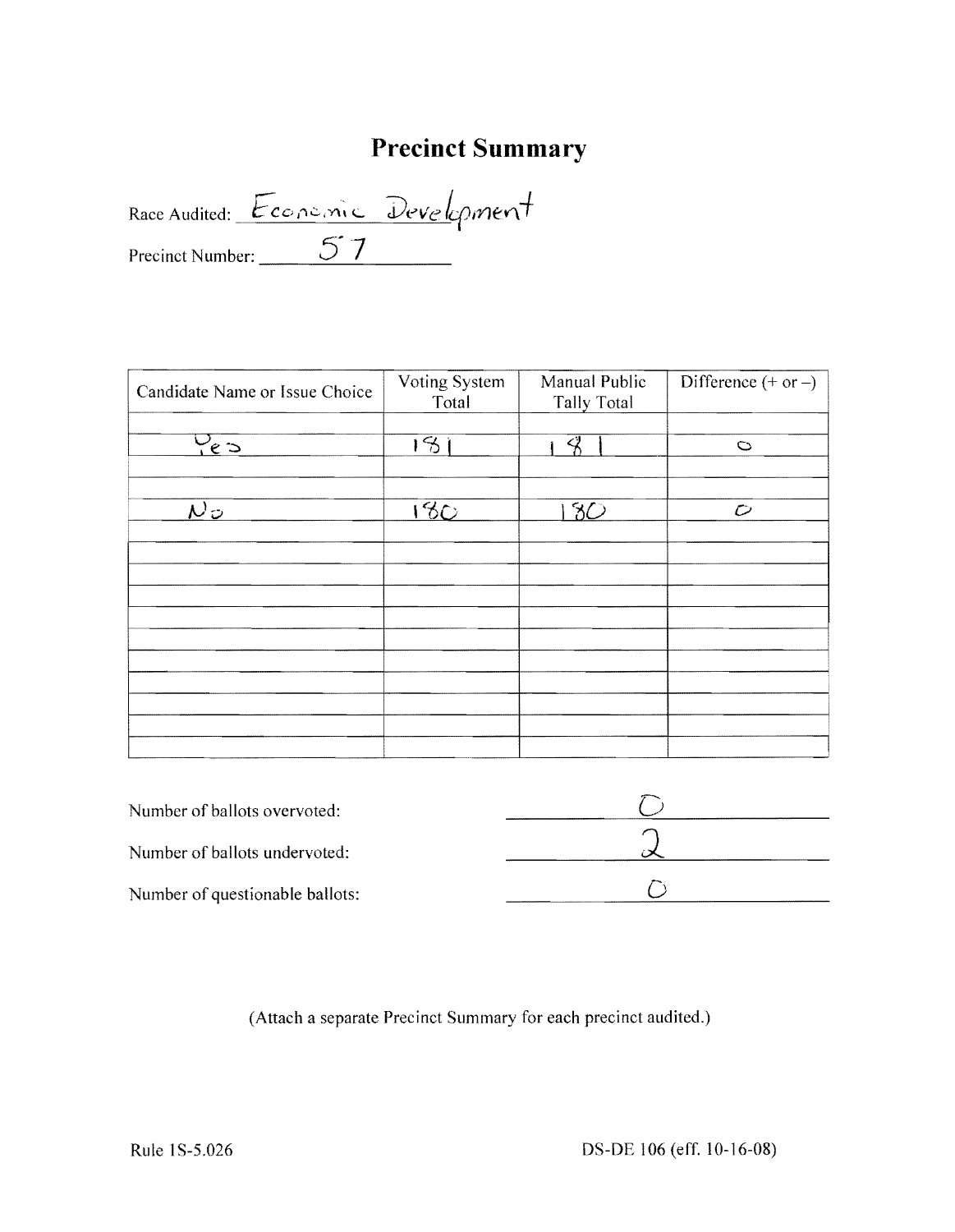| <b>Election Summary Report</b><br>Manatee County Special Referendum<br>Summary For Pct 57 / Trinity Luthernan Church, All Counters, All Races |           |          |    |                                           |       | Date:06/27/13<br>Time:09:06:48<br>Page:1 of 1 |
|-----------------------------------------------------------------------------------------------------------------------------------------------|-----------|----------|----|-------------------------------------------|-------|-----------------------------------------------|
| Registered Voters 1919 - Cards Cast 363<br>18.92%                                                                                             |           |          |    | Num. Report Precinct 1 - Num. Reporting 1 |       | 100.00%                                       |
| Sales Surtax Referendum                                                                                                                       |           |          |    |                                           |       |                                               |
|                                                                                                                                               | Precincts | Absentee | EV | <b>PROV</b>                               | Total |                                               |
| Number of Precincts                                                                                                                           |           |          |    |                                           |       |                                               |
| Precincts Reporting                                                                                                                           |           |          |    |                                           |       | 100.0 %                                       |
| <b>Total Votes</b>                                                                                                                            | 170       | 159      | 34 |                                           | 363   |                                               |
| <b>Times Blank Voted</b>                                                                                                                      |           |          |    |                                           |       |                                               |
| Times Over Voted                                                                                                                              |           |          |    |                                           |       |                                               |
| Number Of Under Votes                                                                                                                         |           |          | 0  |                                           |       |                                               |
| <b>YES</b>                                                                                                                                    | 53        | 65       | 9  |                                           | 127   | 34.99%                                        |
| N <sub>O</sub>                                                                                                                                | 117       | 94       | 25 | 0                                         | 236   | 65.01%                                        |
| Tax Exemption Referendum                                                                                                                      |           |          |    |                                           |       |                                               |
|                                                                                                                                               | Precincts | Absentee | EV | <b>PROV</b>                               | Total |                                               |
| Number of Precincts                                                                                                                           |           |          |    |                                           |       |                                               |
| <b>Precincts Reporting</b>                                                                                                                    |           |          |    |                                           |       | 100.0 %                                       |
| <b>Total Votes</b>                                                                                                                            | 169       | 158      | 34 |                                           | 361   |                                               |
| <b>Times Blank Voted</b>                                                                                                                      |           |          |    |                                           |       |                                               |
| <b>Times Over Voted</b>                                                                                                                       |           |          |    |                                           |       |                                               |
| Number Of Under Votes                                                                                                                         |           |          |    |                                           |       |                                               |
| <b>YES</b>                                                                                                                                    | 82        | 83       | 16 | 0                                         | 181   | 50.14%                                        |
| NO <sub>1</sub>                                                                                                                               | 87        | 75       | 18 |                                           | 180   | 49.86%                                        |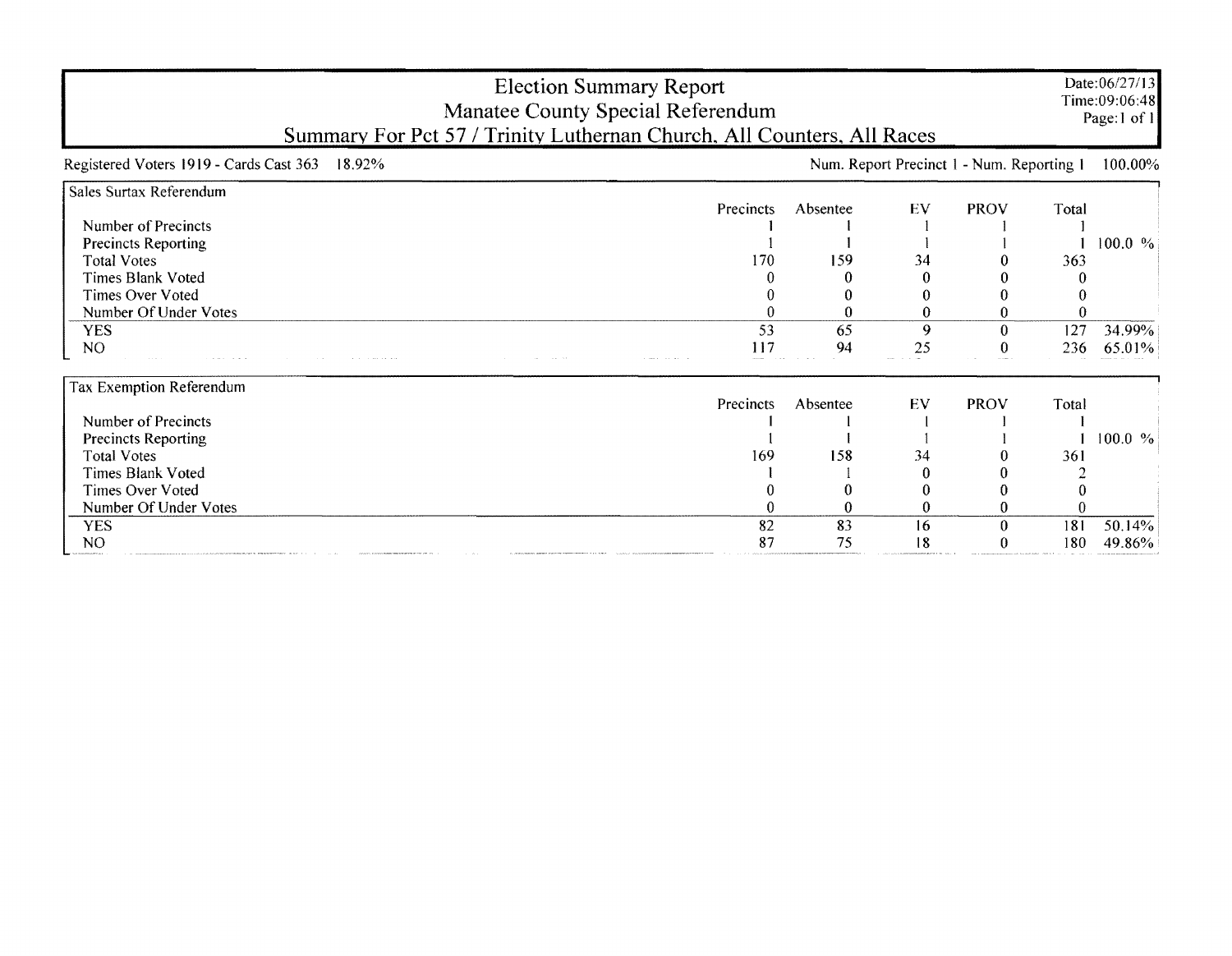| County: Manatee                                  |  |  |
|--------------------------------------------------|--|--|
| Date of Election: $\frac{6}{3}$ $\frac{2013}{3}$ |  |  |
| <b>Precinct Number:</b>                          |  |  |
| Race: Economic De                                |  |  |

# Audit Team Worksheet DRE Ballots

|                            | <b>Manual Audit Tally</b> |                          |                  |               |  |  |  |
|----------------------------|---------------------------|--------------------------|------------------|---------------|--|--|--|
| <b>Candidate or Issue</b>  | Early Voting (EV)         | <b>Election Day (ED)</b> | Provisional (PV) | <b>Totals</b> |  |  |  |
|                            |                           |                          |                  |               |  |  |  |
|                            |                           |                          |                  |               |  |  |  |
| Yes                        | $\mathcal{O}$             |                          |                  |               |  |  |  |
|                            |                           |                          |                  |               |  |  |  |
| No.                        |                           |                          |                  |               |  |  |  |
|                            |                           |                          |                  |               |  |  |  |
|                            |                           |                          |                  |               |  |  |  |
|                            |                           |                          |                  |               |  |  |  |
|                            |                           |                          |                  |               |  |  |  |
| <b>Write-in Candidates</b> |                           |                          |                  |               |  |  |  |
| <b>Undervotes</b>          |                           |                          |                  |               |  |  |  |

**Audit Team Members:** tarrinatton Printed Name െ വി Printed Name

rA  $\omega\lambda$ Signature Maccin Signature

 $\frac{6}{27}/3$  $\frac{L}{\text{Date}}$  \37\\13

Rule 1 S-5.026 DS-DE 105A (eff. 10-16-08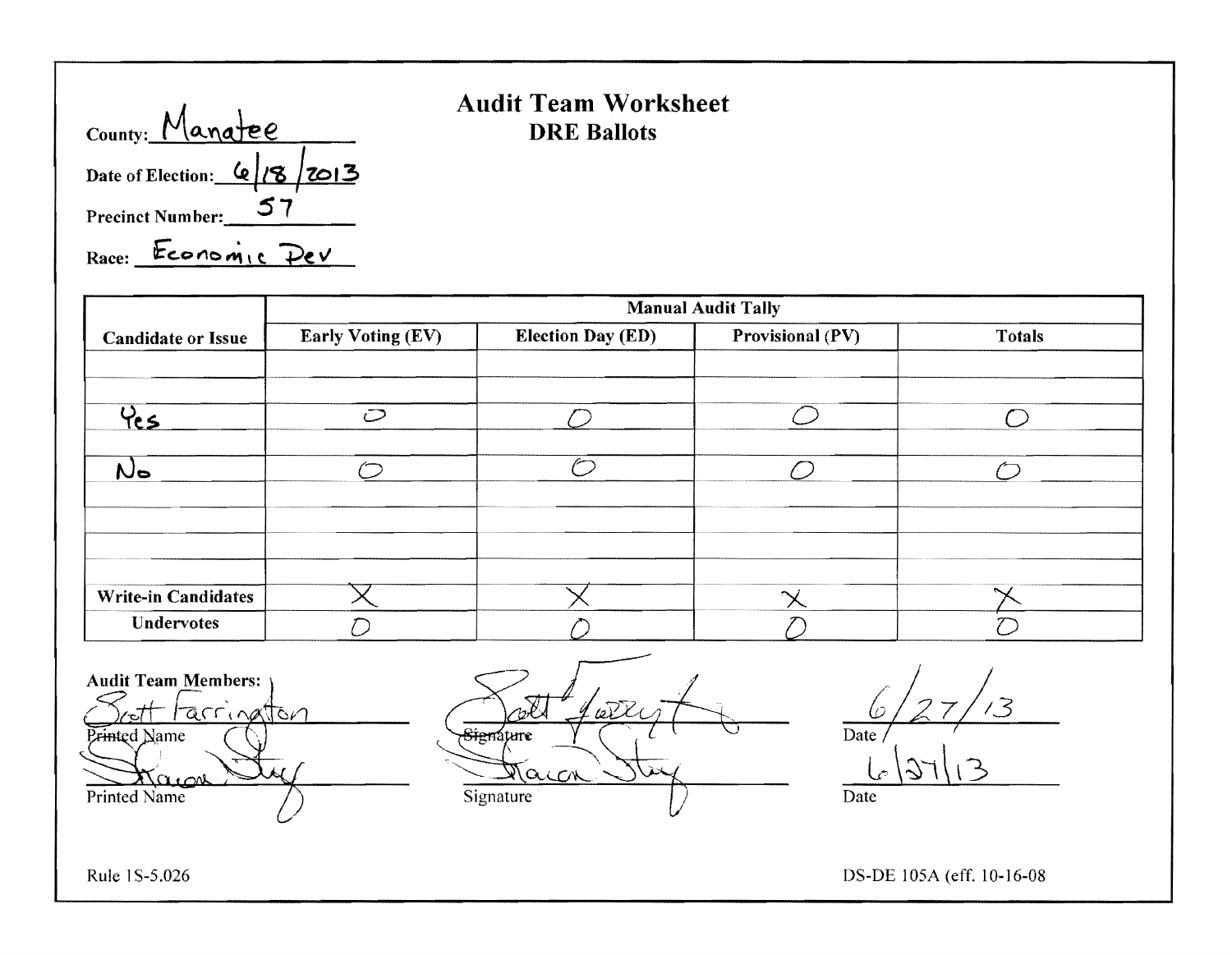| County: Manatee                         |
|-----------------------------------------|
| Date of Election: $\frac{1}{2}$ 18 2013 |
| <b>Precinct Number:</b>                 |
| Race: Economic Dev.                     |

# **Audit Team Worksheet**   $Mark sense$  Ballots  $S$ *ammary*

|                            | <b>Manual Audit Tally</b> |                          |               |                  |                 |  |
|----------------------------|---------------------------|--------------------------|---------------|------------------|-----------------|--|
| <b>Candidate or Issue</b>  | Early Voting (EV)         | <b>Election Day (ED)</b> | Absentee (AB) | Provisional (PV) | Totals          |  |
|                            |                           |                          |               |                  |                 |  |
|                            |                           |                          |               |                  |                 |  |
| 4e5                        | حها ا                     | 82                       | 82            | Ō                | $8\overline{8}$ |  |
|                            |                           |                          |               |                  |                 |  |
| $N_{\mathcal{O}}$          | $\infty$                  |                          | 75            | $\circ$          | $8\overline{O}$ |  |
|                            |                           |                          |               |                  |                 |  |
|                            |                           |                          |               |                  |                 |  |
| <b>Write-in Candidates</b> | $\circ$                   | $\circ$                  | ت             | $\circ$          | $\circ$         |  |
| Overvotes                  | $\mathcal O$              | $\mathcal{O}$            | $\circ$       | D                | Ō               |  |
| Undervotes                 | $\mathcal{O}$             |                          |               | $\hat{c}$        | $\mathcal{D}$   |  |
| Questionable               | ٥                         | $\mathcal{O}$            |               | $\mathcal{O}$    |                 |  |

#### Audit Team Members:

Printed Name Date Date Signature Date

Printed Name Date Signature Date Date

Rule 1S-5.026 DS-DE 105B (eff. 10-16-08)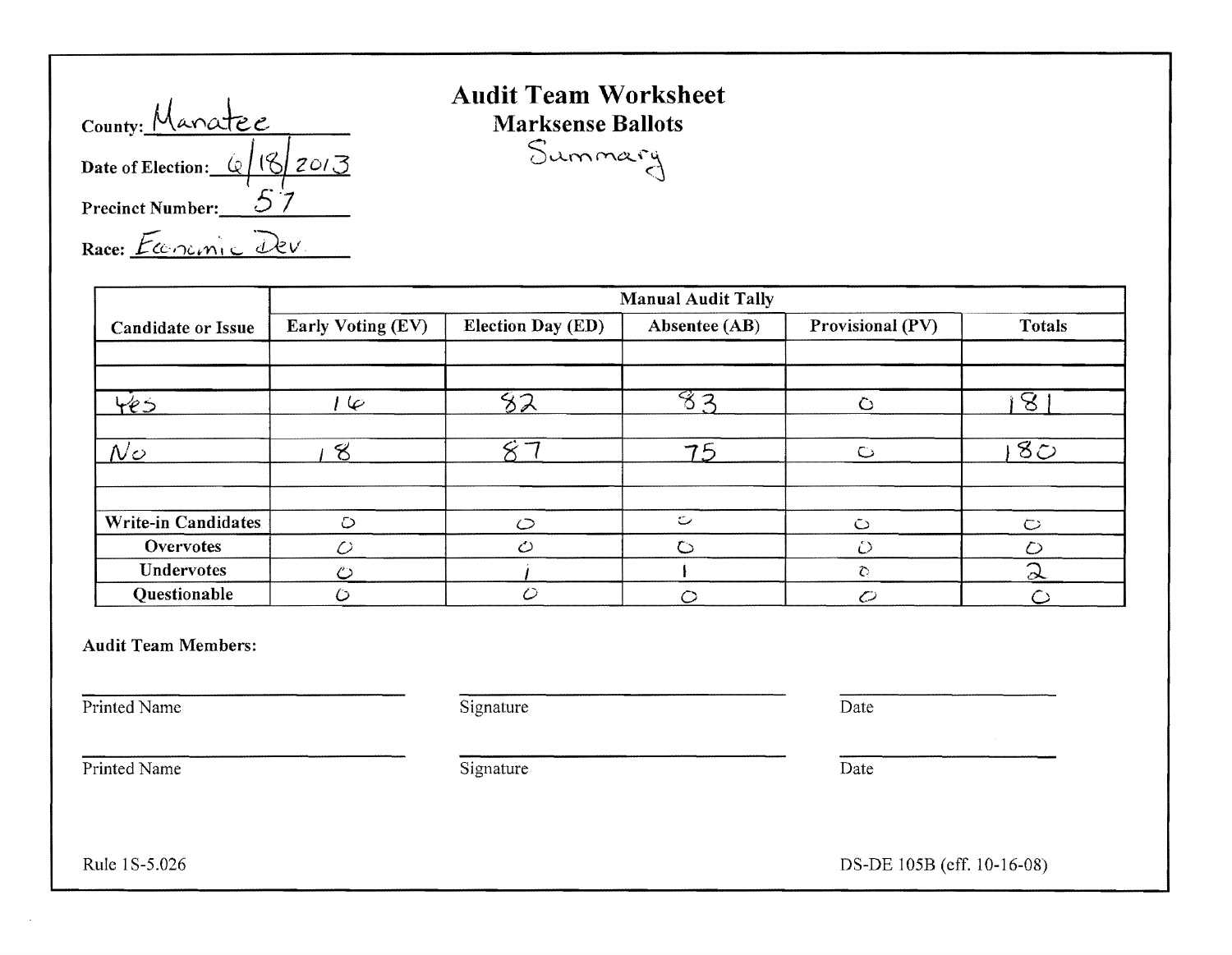| County: Manatee               |  |
|-------------------------------|--|
| Date of Election: $6/18/2013$ |  |
| <b>Precinct Number:</b>       |  |
| Race: Economic Dev            |  |

### Audit Team Worksheet Marksense Ballots

|                           | <b>Manual Audit Tally</b> |                          |               |                  |               |  |  |
|---------------------------|---------------------------|--------------------------|---------------|------------------|---------------|--|--|
| <b>Candidate or Issue</b> | Early Voting (EV)         | <b>Election Day (ED)</b> | Absentee (AB) | Provisional (PV) | <b>Totals</b> |  |  |
|                           |                           |                          |               |                  |               |  |  |
|                           |                           |                          |               |                  |               |  |  |
| Yes                       |                           |                          | 83            |                  |               |  |  |
|                           |                           |                          |               |                  |               |  |  |
| $N_{\mathcal{O}}$         |                           |                          | 75            |                  |               |  |  |
|                           |                           |                          |               |                  |               |  |  |
|                           |                           |                          |               |                  |               |  |  |
| Write-in Candidates       |                           |                          |               |                  |               |  |  |
| Overvotes                 |                           |                          |               |                  |               |  |  |
| <b>Undervotes</b>         |                           |                          |               |                  |               |  |  |
| Questionable              |                           |                          |               |                  |               |  |  |

Audit Team Members:

Carrie Hancock

Printed Name

*h*(\ *fc?/mer* 

Printed Name

Cevi Henne

Signature Chris Pelma

 $27 - 18$ 

Date

 $6 - 27 - 13$ 

**Signature** 

Date

Rule 1S-5.026

DS-DE lOSB (eff. 10-16-08)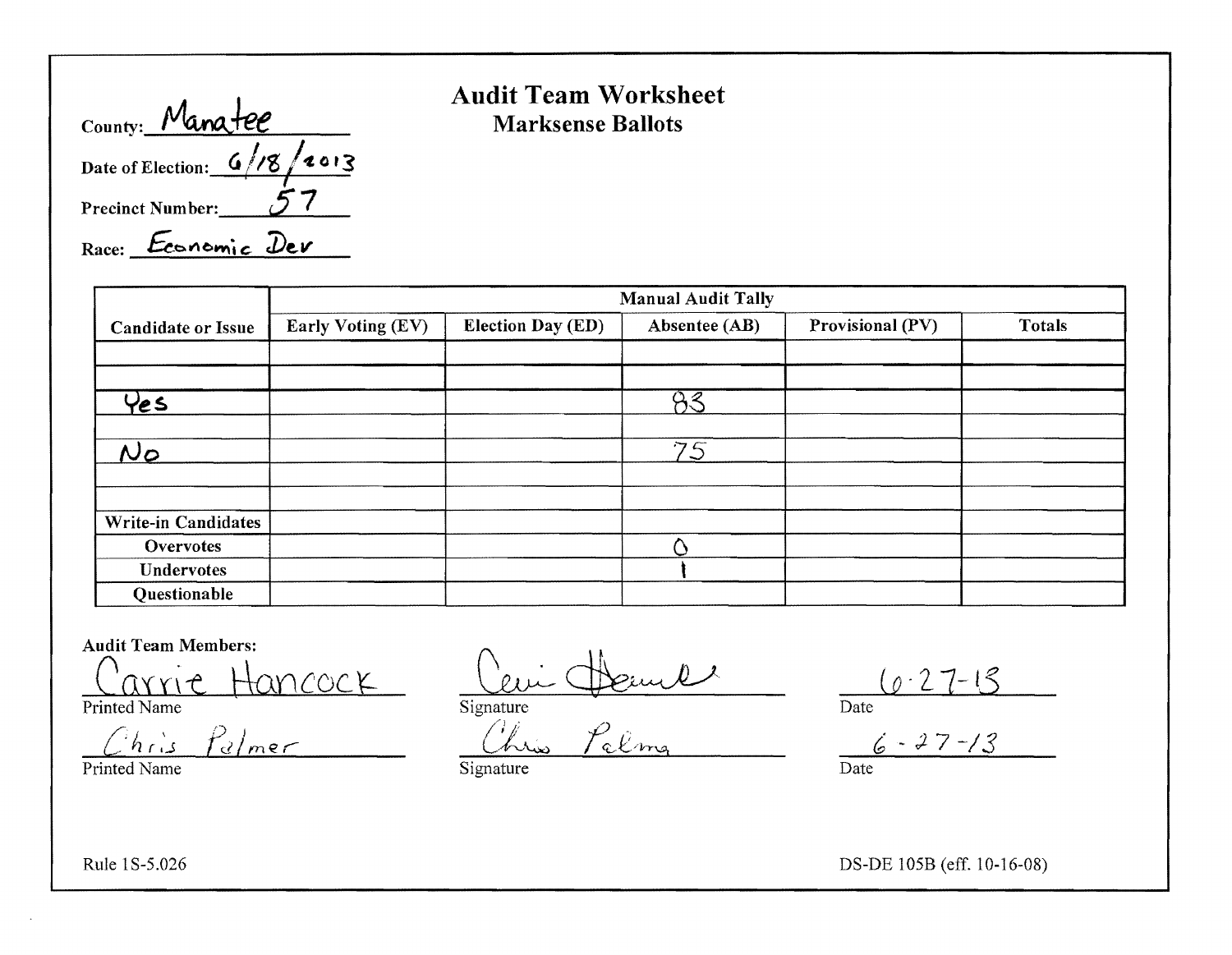| County: Manatee               |  |
|-------------------------------|--|
| Date of Election: $6/78/2013$ |  |
| <b>Precinct Number:</b>       |  |

### **Audit Team Worksheet Marksense Ballots**

Race: Feonomic Dev. Ad Valorem

|                            | <b>Manual Audit Tally</b> |                                               |               |                  |               |  |  |
|----------------------------|---------------------------|-----------------------------------------------|---------------|------------------|---------------|--|--|
| <b>Candidate or Issue</b>  | <b>Early Voting (EV)</b>  | $\left  - \text{Election Day (ED)} - \right $ | Absentee (AB) | Provisional (PV) | <b>Totals</b> |  |  |
|                            |                           |                                               |               |                  |               |  |  |
|                            |                           |                                               |               |                  |               |  |  |
| <u>Yes</u>                 |                           |                                               |               |                  |               |  |  |
|                            |                           | $\overline{G}$                                |               |                  |               |  |  |
| ん。                         |                           | 63                                            |               |                  |               |  |  |
|                            |                           |                                               |               |                  |               |  |  |
| <b>Write-in Candidates</b> |                           |                                               |               |                  |               |  |  |
| <b>Overvotes</b>           |                           | $\circ$                                       |               |                  |               |  |  |
| <b>Undervotes</b>          |                           |                                               |               |                  |               |  |  |
| Questionable               |                           |                                               |               |                  |               |  |  |

#### **Audit Team Members:**

Carrie Hancock Printed Name

Printed Name

Jamel

Signature

Pelmer Chris

 $6.27 - 13$ 

 $\frac{8}{\text{Date}}$  6 - 27 - 13

Signature

DS-DE 105B (eff. 10-16-08)

Rule 1S-5.026